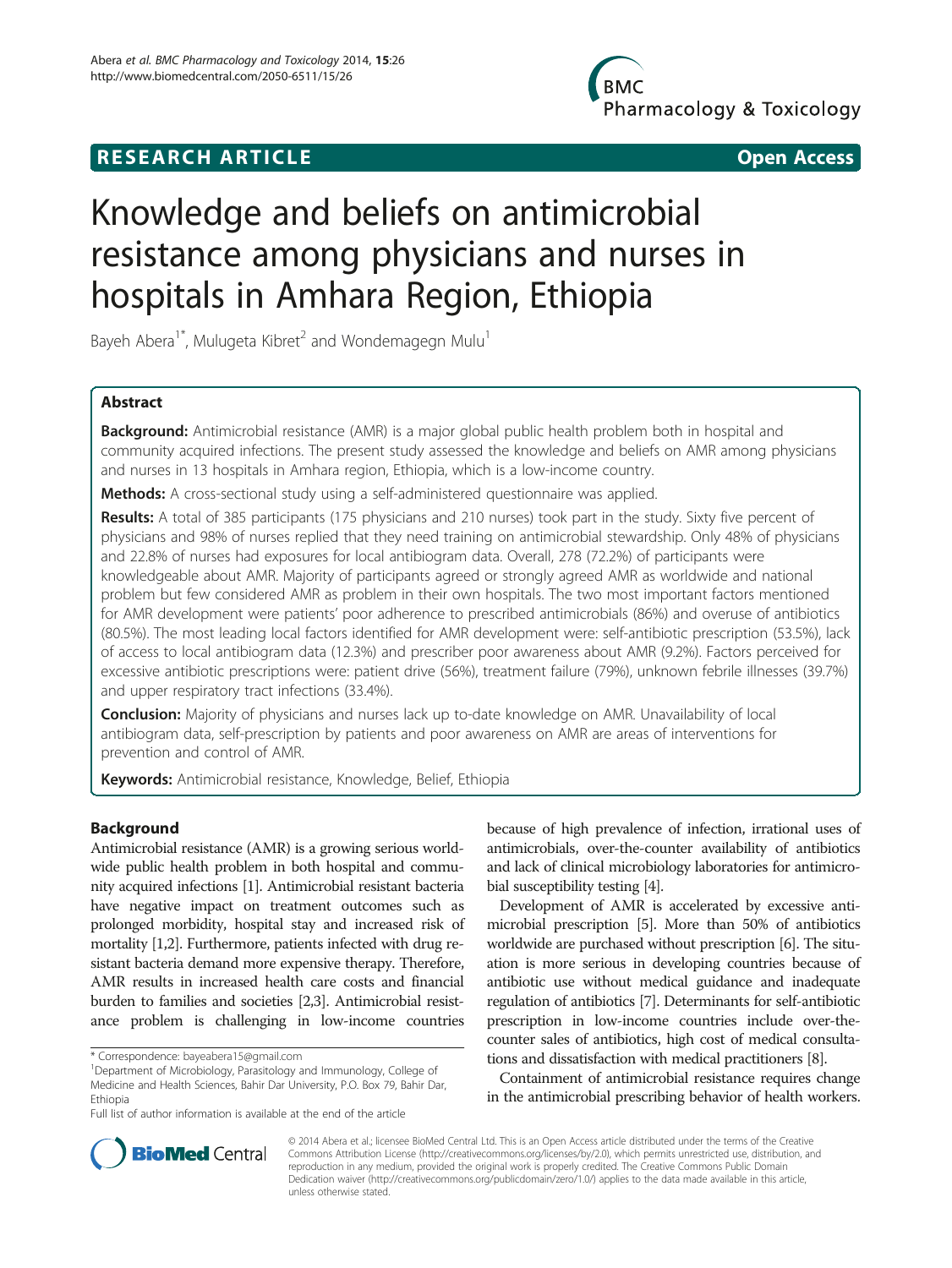Changes in antimicrobial prescribing patterns will demand changes in physicians' behavior towards the magnitude of AMR problem. Nurses in hospitals play important role in prevention of transmissions of resistant bacteria and promoting awareness on AMR for patients and communities. Thus, information on physicians' and nurses' knowledge and belief on AMR will permit the development of more effective interventions on containment of AMR. Surveys have been conducted to assess physicians' knowledge and beliefs about antimicrobial use and resistance in USA and Europe [[9](#page-6-0)-[12](#page-6-0)]. However, these results are not necessarily applicable to the situation in low-income countries like Ethiopia.

The purpose of this study was to assess the knowledge and beliefs of physicians and nurses on AMR from 13 selected hospitals from public and private sectors in Amhara National Regional State (ANRS), Ethiopia. To our knowledge, this is the first study undertaken to assess the knowledge and beliefs about antimicrobial resistance among phycians and nurses in Ethiopia. The information generated in this study would be instrumental in planning and implementing preventive and control interventions on AMR at regional and national levels.

# Methods

# Study design, period and setting

A cross-sectional survey was conducted among eligible physicians and nurses working in hospitals in June 2013. Five in private and eight public hospitals were selected using systematic selection method by calculating the sampling interval. At the time of the survey, 235 physicians and 4,902 nurses were rendering services in a total of 26 hospitals (19= public and 7 private) in ANRS [\[13\]](#page-6-0).

A sample size of 411 was calculated using the Epi info 7.0 soft ware (CDC, Atlanta, USA) considering a total population of 5,137 physicians and nurses. Expected maximum correct answer on the questions about knowledge of AMR (50%) was used. A 95% confidence level and 15% non-response were employed. Medical doctors from psychiatry, radiology, ophthalmology and anaesthesiology were excluded because they do not regularly prescribe antimicrobials. Participants, based on the number of physicians and nurses in each hospitals were selected by simple random sampling using lottery technique. However, in hospitals where the numbers of participants were less than five physicians, all participants were included.

# Data collection instruments

Prior to data collection the questions were piloted at local hospital. A total of 34-item-questions were selfadministered to survey professional profiles, knowledge and beliefs on antimicrobial resistance.

The seven-item questions were used to address professional profiles such as qualifications, speciality, working hospital departments, service years, sources of information on antimicrobial resistance, training on AMR, exposure of using antimicrobial susceptibility test (AST) results and working in public and private hospitals.

Participants' knowledge on AMR was surveyed by 13 item-questions. Lists of 7-item-questions addressing factors for development and spread of drug resistance. In addition, one open ended question was included to assess the perception of participants on factors promoting AMR at local and national levels. Three questions were used to assess their knowledge on scope of AMR problem from local to global levels. Two open ended questions were used to assess their knowledge about prevalence of drug resistant bacteria and hospital infections related to drug resistance.

Participants' beliefs on AMR were assessed by 14-item questions. A list of seven questions and one open ended question covering the potential interventions to reduce antimicrobial resistances had been used. Lists of five questions were applied to assess beliefs towards rational use of antibiotics. One open ended question was used to ask participants to mention the least effective antibiotic in their hospital practices.

#### Statistical analysis

The response alternatives for knowledge items were dichotomous. The questions on beliefs used Likert-style responses. Data was entered and analyzed using the Statistical Package for Social Sciences (SPSS® 20.0, USA). Chi-square test was used to assess the differences between physicians and nurses on knowledge and beliefs on AMR. P value of <0.05 (two sided) was taken as statistical significance.

# Mean score

For knowledge assessment, each correct response was given a score of 1 while a wrong or doubtful response was scored as 0. For both study participants mean knowledge scores < 0.72 were considered as below the expected level of knowledge while average scores ≥0.72 were at the expected level of knowledge. Regarding beliefs, useful and very useful responses were considered as positive beliefs. Scores from 0.15 to 0.88 were interpreted as negative beliefs, and scores ranged from 0.88 to 1 were considered as positive beliefs.

# Ethical consideration

Ethical clearance was obtained from the Research and Ethical Review Board of Bahir Dar University. Moreover, all patients gave written informed consent to participate in this study.

# Results

# Participants' profiles and sources of information on AMR

A total of 385 participants took part in this study; of whom, 37 (9.6%) were senior physicians, 138 (35.8%)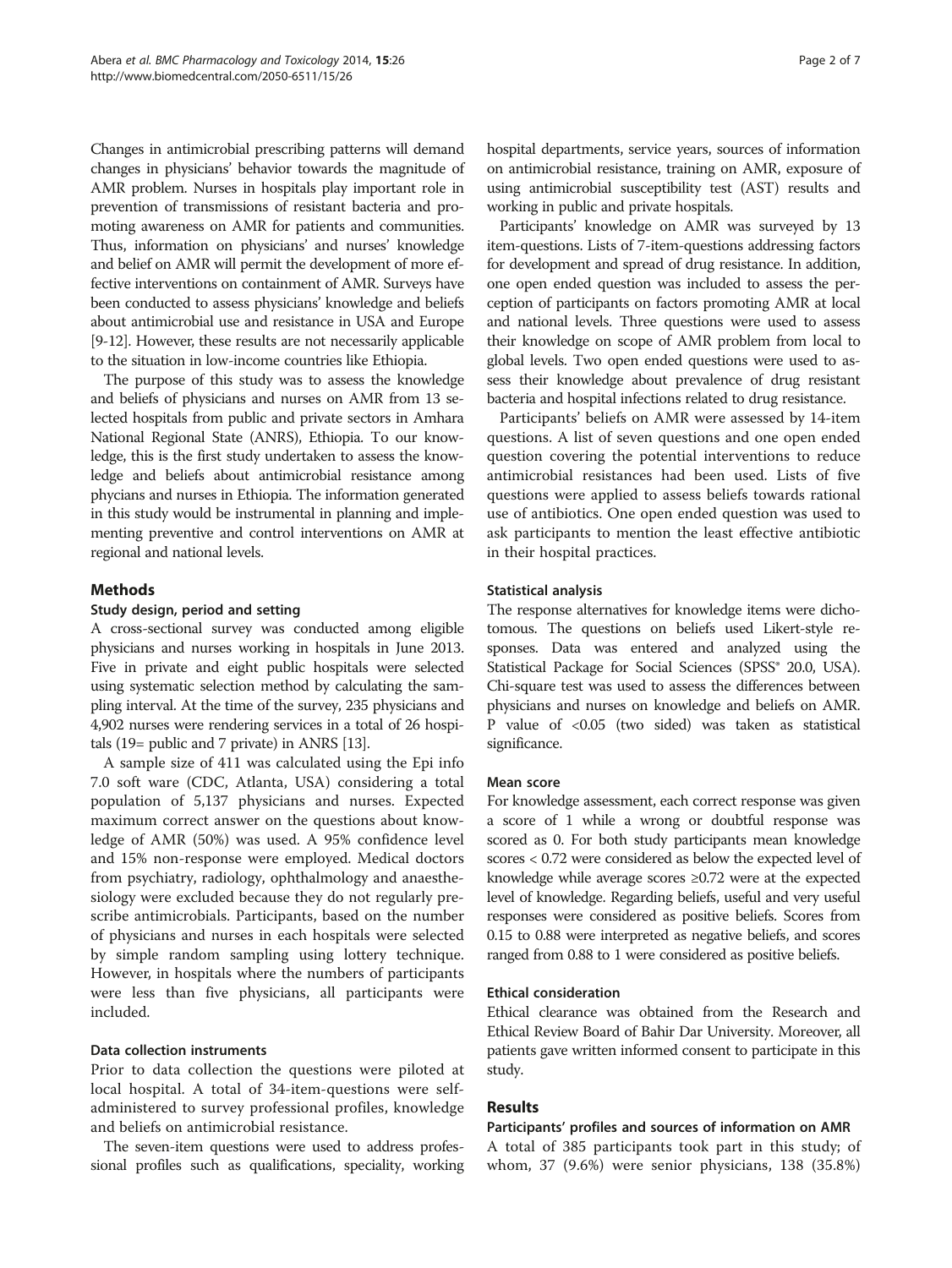general practitioners and 210 (54.5%) nurses (Table 1). The overall response rate of participants was 91.4%. Of these, 175 (87%) physicians and 100% nurses filled the self-administered questionnaires. All study participants from private hospitals completed the questionnaires (response rate 100%). The overall mean service year was 7.2 (SD  $\pm$  8.2). The majority of the participants were from public hospitals (Table 1).

Participants' exposure of using antimicrobial susceptibility test (AST) result, training status on AMR and working departments are illustrated in (Table 1). Of the study participants, 13.5% of senior physicians, 29.7% general practitioners and 49.3% of nurses replied that they had no up-to-date information about AMR.

Participants were asked to mention their current sources of information about AMR. Overall, 19.7% respondents got information from relevant books, 3.4% from internet, 2.8% journals and 26.4% from other sources such as college or university courses and trainings. Regarding training need, 65% of physicians and 98% of nurses responded that they need further training on stewardship of antimicrobial resistance.

#### Knowledge on antimicrobial resistance

The overall mean knowledge score was  $0.72$  (SD  $\pm$  0.44). The mean knowledge score was  $0.82$  (SD  $\pm$  0.37) for physicians and  $0.63$  (SD  $\pm$  0.40) for nurses (p = 0.001).

Thus, 278 (72.2%) of participants were at the expected level of knowledge on AMR. Of these, 145 (82.8%) of physicians and 133 (63.5%) of nurses were knowledgeable  $(p = 0.001)$ . Physicians' and nurses' knowledge about the scope of antimicrobial resistance problem at local, national and global levels are depicted in Table [2](#page-3-0).

# Knowledge on causes and prevalence of antimicrobial resistance

According to the respondents the most important perceived factors contributing for antimicrobial resistance development were: Patients' poor adherence to prescribed antibiotics (86% by respondents), widespread or overuse of antibiotics (80%) and broad spectrum antibiotics use (78.4%). Statistically significant difference was observed between physicians and nurses in rating factors for developing AMR (Table [3\)](#page-3-0).

Furthermore, assessment of knowledge on local factors for spread of AMR was also augmented by open ended question. The most important local factors identified were: self-antibiotic prescription was responded by 53.5%, lack of access to local antibiograms was responded by 12.3% and prescribers and patients poor awareness on AMR was responded by 9.2%.

Participants were also asked to rate bacterial infections in which drug resistant bacteria would be a problem in hospitals. Pneumonia was rated by 29.3% and 57.6% of

Table 1 Profiles of participants in 13 selected hospitals in Amhara Region, Ethiopia

| <b>Variables</b>                 | Senior physicians $(n = 37)$ | $GP (N = 138)$ | Nurses $(n = 210)$ | Total ( $n = 385$ ) |
|----------------------------------|------------------------------|----------------|--------------------|---------------------|
|                                  | N(%)                         | N(%)           | N(% )              | N(%)                |
| Work place                       |                              |                |                    |                     |
| Public only                      | 13 (35.2)                    | 124 (89.9)     | 171 (81.4)         | 308 (80)            |
| Private only                     | 12(32.4)                     | 0              | 36 (17.1)          | 48 (12.5)           |
| Both in Public and Private       | 12 (32.4)                    | 14(10.1)       | 3(1.5)             | 29(7.5)             |
| Hospital department              |                              |                |                    |                     |
| Medicine                         | 11(29.7)                     | 58 (42)        | 75 (35.7)          | 144 (37.4)          |
| Surgery                          | 15(40.5)                     | 37 (26.8)      | 54 (25.7)          | 106 (27.5)          |
| Paediatrics                      | 3(8.1)                       | 20 (14.5)      | 45 (21.4)          | 71 (18.4)           |
| Gynae-Obstatrics                 | 7(18.9)                      | 13(9.4)        | 15(7.1)            | 35(9.0)             |
| Rotation (among wards)           | 0                            | 10(7.2)        | 21(10)             | 31(8.0)             |
| Training attended on AMR         | 15(40.5)                     | 12(8.7)        | 9(4.3)             | 36(9.3)             |
| Exposure of using AST results    | 20 (53.1)                    | 64 (46.4)      | 48 (22.8)          | 132 (34.3)          |
| Source of information            |                              |                |                    |                     |
| <b>Books</b>                     | 15(40.5)                     | 46 (33.3)      | 15(7.1)            | 76 (19.7)           |
| Internet                         | 6(16.2)                      | 7(5)           | 0                  | 13(3.4)             |
| Journals                         | 7(18.9)                      | 4(2.9)         | $\mathbf{0}$       | 11(2.8)             |
| School course and workshops      | 4(10.8)                      | 40 (28.9%)     | 51 (24.4)          | 95 (24.6)           |
| Lack of up- to -date information | 5(13.5)                      | 41 (29.7)      | 144 (68.5)         | 190 (49.3)          |

Key: GP: General Practitioner Medical Doctors.

Senior physicians: Medical doctors with specializations.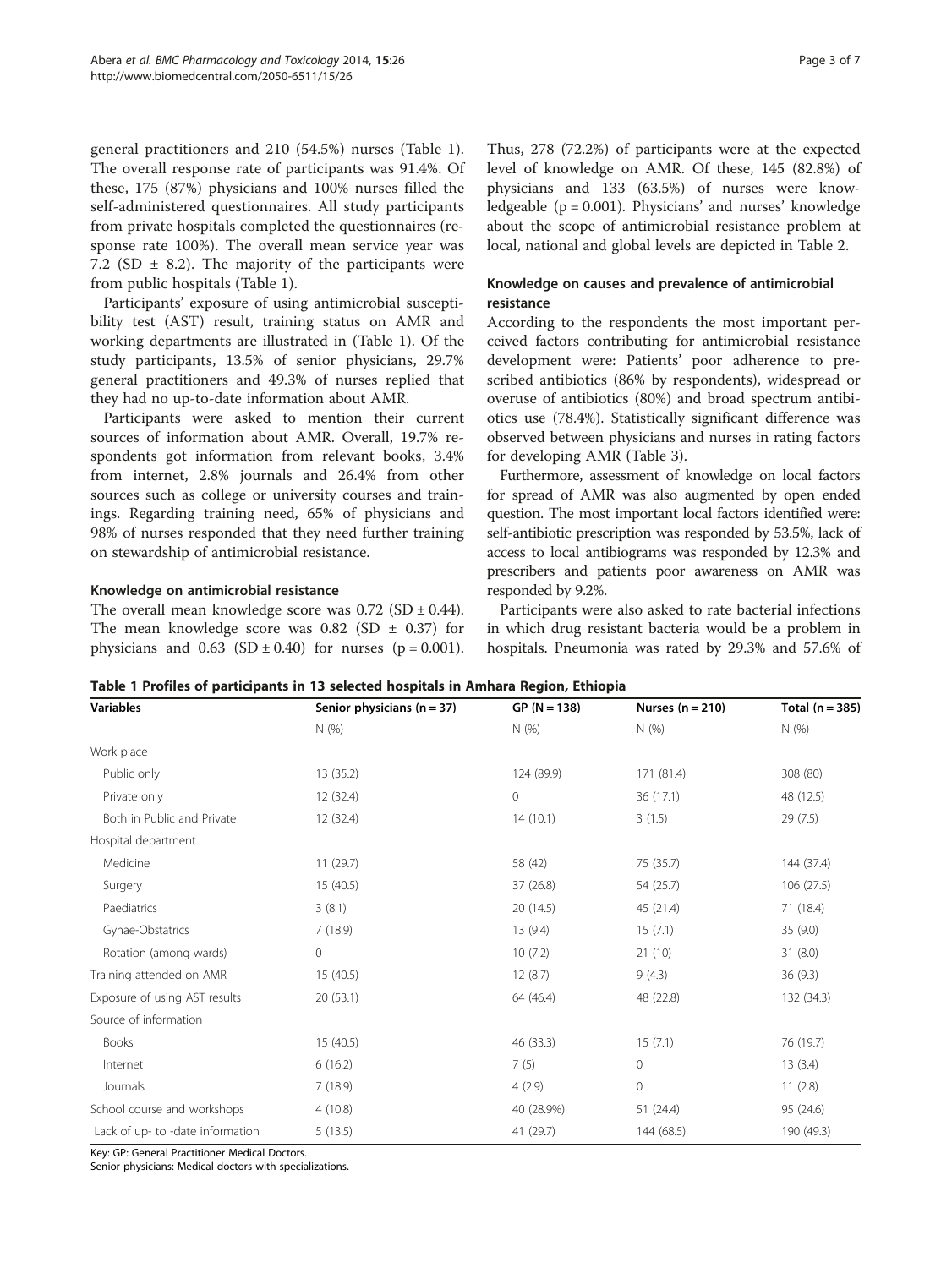| Scope of antimicrobial resistance |               | Strongly agree | Agree | <b>Disagree</b> | Strongly disagree | Don't know |
|-----------------------------------|---------------|----------------|-------|-----------------|-------------------|------------|
| AMR is worldwide problem          | Physicians    | 39             | 43.0  | 9.8             | 4.6               | 2.9        |
|                                   | <b>Nurses</b> | 24.8           | 35.2  | 26.4            | 4.6               | 10         |
|                                   | Total         | 31.5           | 39.0  | 18.1            | 4.6               | 6.3        |
| AMR is problem in Ethiopia        | Physicians    | 51.3           | 36.8  | 3.9             | $\mathbf{0}$      | 8.9        |
|                                   | <b>Nurses</b> | 37.1           | 52.8  | 7.1             | 1.4               | 1.4        |
|                                   | Total         | 42.0           | 49.3  | 4.9             | 0.5               | 3.3        |
| AMR is a problem in your hospital | Physicians    | 25             | 50.0  | 18.4            | 1.3               | 6.5        |
|                                   | Nurses        | 22.3           | 53.8  | 17.1            | 2.8               | 4.3        |
|                                   | Total         | 23.6           | 52.0  | 17.8            | 1.9               | 4.6        |

<span id="page-3-0"></span>Table 2 Percentage of physicians and nurses rating the scope of AMR problem

physicians and nurses, respectively. Urinary tract infection was rated by 23.1% and 24.7% of physicians and nurses, respectively. Surgical site infection was rated by 19.5% and 20% of physicians and nurses, respectively. The interesting response was that 57.1% of nurses incorrectly perceived tuberculosis as the most prevalent hospital infections in which drug resistance is common but phycians rate tuberculosis by 2.3%.

Participants were asked to identify the most common drug resistant bacteria in hospitals they perceive from local to global levels by open question. Methicillin resistant S.aureus (MRSA) was mentioned by 22.3% and 2.4% of physicians and nurses, respectively. MDR-TB was listed by 40.4% of nurses and 4.1% physicians. Pseudomonas aeruginosa was rated by 5.7% of physicians (Table 3).

# Beliefs on potential interventions for antimicrobial resistance

Considering the mean score of beliefs (0.88), 95 (54%) of physicians and 109 (52%) of nurses believed in the suggested potential solutions for preventing AMR. Antimicrobial usage policy and reduction of antimicrobial usage for outpatients were not important by 32.4% and 38% of respondents, respectively (Table [4\)](#page-4-0). Furthermore, the most frequently considered interventions were local access for antimicrobial susceptibility data (31.4%) and providing education on antimicrobial stewardship (17.2%).

# Beliefs on misuse of antimicrobials

Physicians' and nurses' beliefs towards the pushing factors for frequent prescription of antibiotics were significantly

# Table 3 Physicians' and nurses' knowledge about the causes of antibiotic resistances and antibiotic resistant bacteria

| <b>Variables</b>                                       | Physicians ( $n = 175$ ) | Nurses $(n = 210)$ | <b>Total</b> | P-value |
|--------------------------------------------------------|--------------------------|--------------------|--------------|---------|
|                                                        | Yes N (%)                | Yes N (%)          | Yes N (%)    |         |
| <b>Causes of AMR</b>                                   |                          |                    |              |         |
| Widespread or over use of antibiotics promotes AMR     | 162 (92.5)               | 147 (70)           | 309 (80.5)   | 0.001   |
| Usage of broad- spectrum antibiotics promote AMR       | 155 (88.5)               | 147 (70)           | 302 (78.4)   | 0.001   |
| Bacterial mutations cause of AMR                       | 144 (82.3)               | 132 (62.8)         | 276 (71.6)   | 0.001   |
| Poor hand washing practice in hospitals spread AMR     | 68 (38.8)                | 90 (42.8)          | 158 (41)     | 0.56    |
| Poor infection control in hospitals spread AMR         | 104 (59.4)               | 114(54.3)          | 218 (56.6)   | 0.40    |
| Patient poor adherence promote AMR                     | 160 (91.4)               | 171 (81.4)         | 331 (86)     | 0.002   |
| Sub-standard quality of antibiotics                    | 138 (78.8)               | 158 (75.2)         | 296 (76.8)   | 0.42    |
| Examples of antibiotic resistant bacteria in hospitals |                          |                    |              |         |
| Methicillin resistant S. aureus (MRSA)                 | 39 (22.3)                | 5(2.5)             | 44 (11.4)    | 0.001   |
| MDR-TB                                                 | 7(4.1)                   | 85 (40.4)          | 92 (23.9)    | 0.001   |
| P. aeruginosa                                          | 10(5.7)                  | 0                  | 10(5.7)      |         |
| Local factors for development of AMR                   |                          |                    |              |         |
| Self-prescription by patients                          | 133 (76.0)               | 73 (34.7)          | 206 (53.5)   | 0.001   |
| Lack of access to local antibiogram data               | 28 (16.0)                | 19(9.0)            | 47 (12.3)    | 0.04    |
| Prescribers' poor awareness on AMR                     | 27 (15.4)                | 8(3.8)             | 35(9.2)      | 0.001   |

Key: AMR: Antimicrobial resistances and MDR-TB: multi-resistant drug resistant tuberculosis.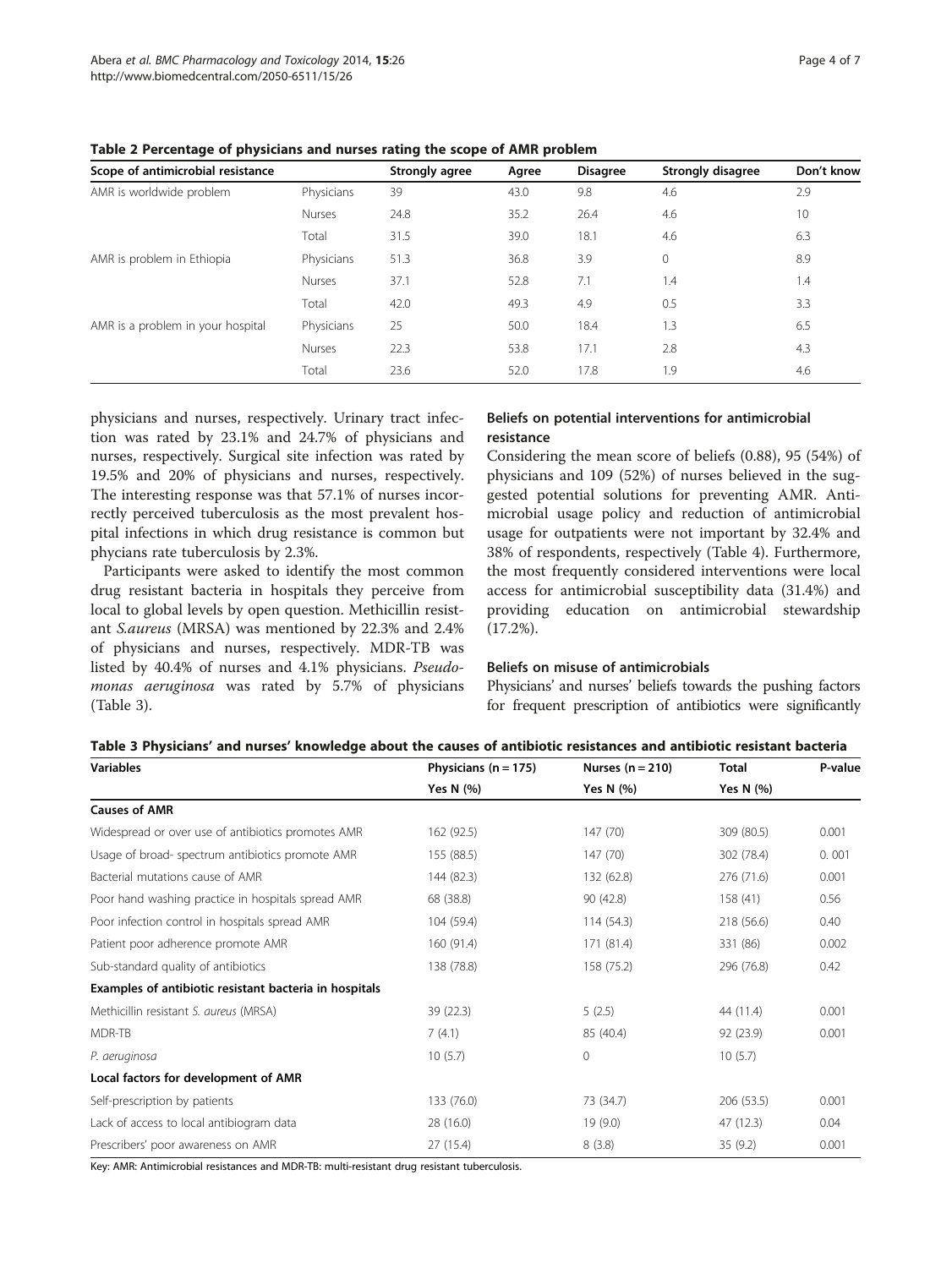| <b>Variables</b>                                      |               | Very useful | <b>Useful</b> | Not useful   | Not sure |
|-------------------------------------------------------|---------------|-------------|---------------|--------------|----------|
| Antimicrobial usage policy                            | Physicians    | 26.4        | 40            | 18.2         | 15.4     |
|                                                       | <b>Nurses</b> | 30.0        | 36.8          | 20.5         | 10.5     |
|                                                       | Total         | 28.2        | 38.4          | 19.4         | 13       |
| Reduction of antibiotic use for outpatient setting    | Physicians    | 15.3        | 59.4          | 18.8         | 5.9      |
|                                                       | <b>Nurses</b> | 33.3        | 47.0          | 12.6         | 7.3      |
|                                                       | Total         | 24.2        | 53.2          | 31.4         | 6.6      |
| Establish national AMR surveillance                   | Physicians    | 66.4        | 31.7          | 1.1          | 0.6      |
|                                                       | <b>Nurses</b> | 56.8        | 37.3          | 3.6          | 2.1      |
|                                                       | Total         | 61.6        | 34.5          | 2.5          | 1.3      |
| Establish hospital infection control committee        | Physicians    | 54.7        | 42.3          | 2.3          | 0.6      |
|                                                       | Nurses        | 55.3        | 42.2          | $\circ$      | 2.4      |
|                                                       | Total         | 55.0        | 42.2          | 2.3          | 3        |
| Develop institutional guideline for antimicrobial use | Physicians    | 73.0        | 25.8          | 1.1          | $\circ$  |
|                                                       | Nurses        | 63.1        | 31.5          | $\circ$      | 5.2      |
|                                                       | Total         | 68.0        | 28.6          | 1.1          | 5.2      |
| Education on antimicrobial therapy for prescribers    | Physicians    | 68.8        | 28.8          | 1.1          | 1.1      |
|                                                       | <b>Nurses</b> | 53.6        | 40.5          | 3.6          | 2.1      |
|                                                       | Total         | 61.2        | 34.6          | 2.3          | 1.6      |
| Establish microbiology diagnostic services            | Physicians    | 67.6        | 24.1          | $\mathbf{0}$ | 4.7      |
|                                                       | Nurses        | 57.3        | 33.1          | $\mathbf 0$  | 9.4      |
|                                                       | Total         | 62.4        | 28.6          | $\mathbf 0$  | 7.0      |

<span id="page-4-0"></span>Table 4 Physicians' and nurses' beliefs on potential intervention to combat AMR

different (Table 5). For both physicians and nurses, the most leading factors were: patients drive on prescribers to prescribe antibiotics, treatment failure and critically ill patients. Unknown febrile illness and upper respiratory infections were identified as important factors for excessive antibiotic prescriptions by 53.7% and 44.7% of respondents, respectively.

Participants' beliefs towards the least effect antibiotics due to resistant bacteria were: amoxicillin rated by 36.5% of respondents, penicillin and cloxacillin by 22% each, chloramphenicol (16%) and cotrimoxazole (14%). Statistically significant difference was noted between physicians' and nurses' beliefs with regard to effectiveness of amoxicillin and cloxacillin ( $p = 0.001$ ). Because, 28% of physicians and 8.5% of nurses mentioned amoxicillin as least effective antibiotics ( $p = 0.001$ ). Cloxacillin was perceived as least effective by 14% of physicians and 8% of nurses ( $p = 0.01$ ).

| Table 5 Physicians' and nurses' belief on causes of unnecessary antibiotic prescriptions |  |  |  |  |  |  |
|------------------------------------------------------------------------------------------|--|--|--|--|--|--|
|------------------------------------------------------------------------------------------|--|--|--|--|--|--|

| Questions                                                                      | Physicians ( $n = 175$ ) | Nurses $(n = 210)$ | <b>Total</b> | P value |
|--------------------------------------------------------------------------------|--------------------------|--------------------|--------------|---------|
|                                                                                | Yes (%)                  | Yes (%)            | Yes (%)      |         |
| Patient push                                                                   | 61.0                     | 53                 | 56.7         | 0.04    |
| Treatment failure                                                              | 90.2                     | 69.5               | 79.0         | 0.001   |
| Critically ill or immune-compromised patient                                   | 52.3                     | 67.1               | 60.4         | 0.01    |
| Profit of hospitals                                                            | 35.6                     | 41                 | 0.55         | 38.5    |
| For which infections do you think unnecessary antibiotics would be prescribed? |                          |                    |              |         |
| Upper respiratory tracts                                                       | 44.7                     | 24                 | 33.4         | 0.001   |
| Unknown febrile illness                                                        | 53.7                     | 28                 | 39.7         | 0.001   |
| Urinary tract infections                                                       | 9.3                      | 34.8               | 23.1         | 0.001   |
| Diarrhoea                                                                      | 21.3                     | 28                 | 25.4         | 0.08    |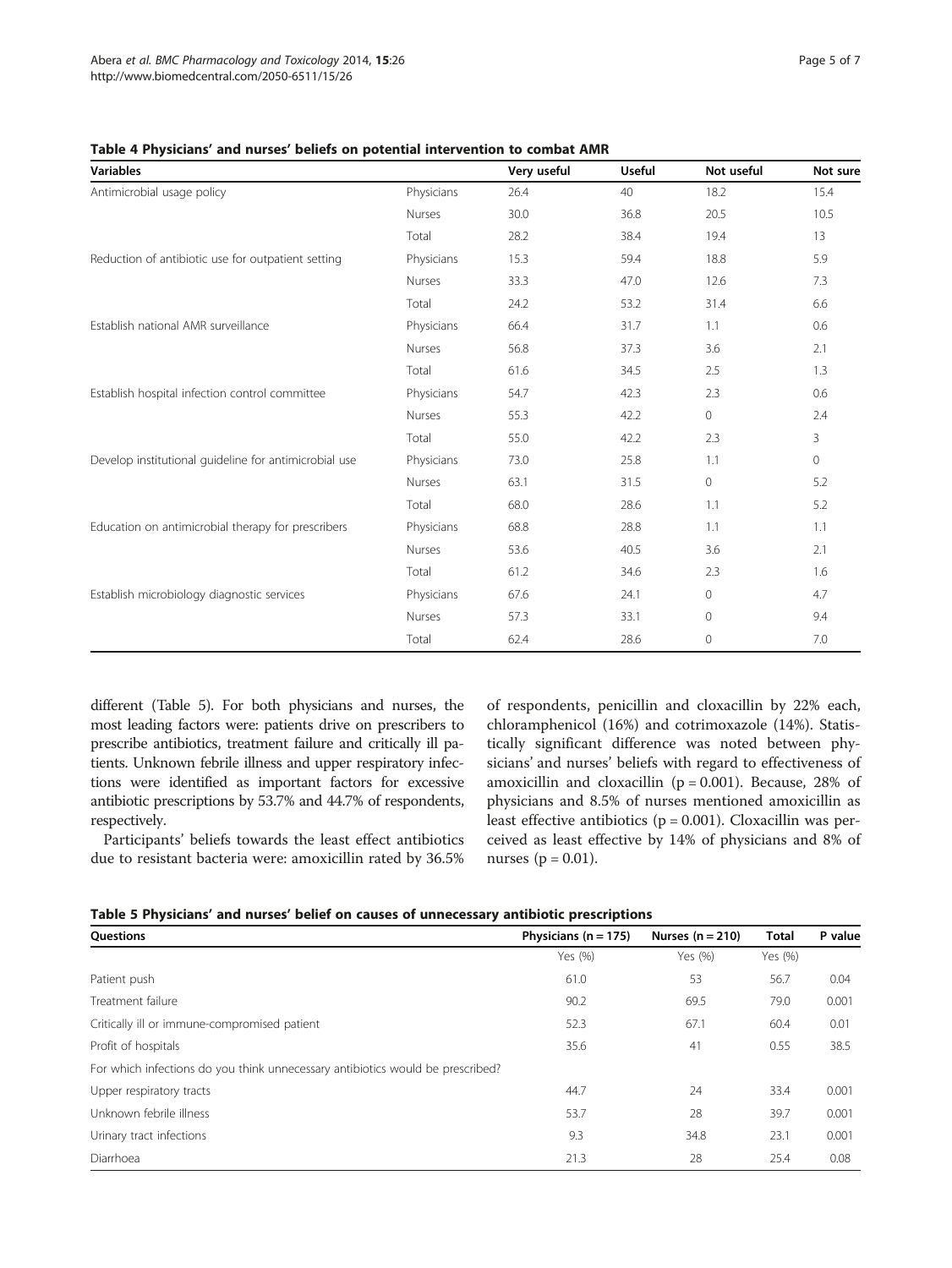#### Discussion

Physicians and nurses are key stakeholders in prevention and control of AMR through prescribing antimicrobials wisely, controlling transmission of drug resistant bacteria and promoting awareness. Thus, the present study demonstrated the knowledge and beliefs of physicians and nurses about AMR from 13 selected hospitals in ANRS, Ethiopia.

Statistically significant difference was observed between physicians and nurses in some aspects of knowledge and beliefs on  $AMR$  ( $p = 0.001$ ) (Table [3](#page-3-0) and Table [5\)](#page-4-0). Regarding to awareness on the scope of AMR problem, majority of respondents strongly agreed or agreed AMR as global and national public health problems. However, few participates recognized AMR as a problem in their won hospital. These findings are consistent with a study conducted in Sudan [\[14\]](#page-6-0), India [\[15\]](#page-6-0) and DR Congo [[16](#page-6-0)]. In contrast, previous studies from Spain, Brazil and Peru showed that more than 90% of physicians perceived AMR as a global and national problem [\[17](#page-6-0)-[19](#page-6-0)].

The majority of physicians and nurses did not mention the existence of antibiotic resistant bacteria. For instance, only 22.3% of physicians and 2.4% of nurses had information regards to MRSA. These are lower than physicians' knowledge of MRSA documented from India [[15\]](#page-6-0). Although, MDR-TB is not a hospital pathogen, 40.4% of nurses mentioned it as one of the most prevalent drug resistant bacteria in hospitals. These knowledge gaps on local antibiotic resistant bacteria would be attributable to unavailability or lack of bacteriological culture and susceptibility testing in most hospitals [\[12](#page-6-0)]. Furthermore, only 9.3% of respondents have had training on antimicrobial stewardship education.

There was statistically significant difference between physicians and nurses with regard to the causes on development and spread of AMR (Table [3](#page-3-0)). The three leading causes of AMR were: patients' poor adherence to prescribed antibiotics, over use of antibiotics and frequent prescription of broad-spectrum antibiotics. Likewise, a study conducted in Scotland, France and Spain stated that too many antibiotic prescriptions, too many broad-spectrum antibiotics and inappropriate duration of antibiotic treatments were the leading factors [[19,20\]](#page-6-0). Poor hand washing was not well recognized in this study as contributing factors to AMR in hospital settings similar to other studies [[19,20](#page-6-0)]. Therefore, emphasis on proper hand washing and infection control measures must be implemented.

This study revealed that the most important local factors for spread and development of AMR were self-antibiotic prescription and patient poor adherence to prescribed antimicrobial agents. Moreover, lack of access to antibiotic susceptibility testing and prescribers' poor awareness on AMR were mentioned as local factors. Some other studies also supported this specified findings [[6,7,14,16](#page-6-0)].

Regarding potential interventions to combat AMR, majority of participants believed in the most the favourite measures were: establishing national AMR surveillance program, avail clinical microbiology laboratory and local guidelines for rational use of antibiotics (Table [4\)](#page-4-0). However, only 66.6% and 77.4% of respondents favoured antibiotic restriction policy and reduction of antibiotic use for outpatients, respectively. This finding is in agreement with a previous report on beliefs of physicians from USA [[11](#page-6-0)]. Establishing local antimicrobial susceptibility tests and providing education on antimicrobials stewardship for health professional were identified as the most important interventions [[14,19\]](#page-6-0).

Physicians' and nurses' beliefs towards the pushing factors for frequent prescription of antibiotics were significantly different ( $p = 0.001$ ). Treatment failure and critically ill patients were the most driving factors. Patients push to antibiotics was also mentioned by 56.7% of respondents [\[16](#page-6-0)]. More than half of physicians believed that unknown febrile illness was one of first factors for excessive antibiotic prescriptions.

According to the respondents, amoxicillin, penicillin and cloxacillin were perceived as the least effective antibiotics related to drug resistant bacteria. This perception could be considered as positive towards the recognition of drug resistance. Because, previous studies in the same region showed that bacterial isolates from clinical samples revealed high levels of resistance against these antimicrobials [[21](#page-6-0)-[23](#page-6-0)]. Furthermore, studies revealed that amoxicillin and cloxacilin are the most commonly prescribed antibiotics in different part of Ethiopia [[24,25\]](#page-6-0).

The major strength of this survey was large sample size and inclusion of 13 selected hospitals from public and private sectors. However, this study could not analyze the knowledge and belief differences among participants working in private and public hospitals because 32.4% of senior physicians and 10% general practitioners were working both in public and private-owned hospitals. Furthermore, participants' prescribing practices and knowledge on the exact prevalence of antimicrobial resistant bacteria was not assessed because there was no national antimicrobial surveillance program. As general limitation of knowledge and belief survey, study participants may have tendency to provide socially desirable responses.

#### Conclusion

This study revealed important information on knowledge and beliefs of physicians and nurses about AMR that would be implemented in a low-income country like, Ethiopia. In this survey, physicians and nurses working in hospitals had information gap on antimicrobial resistance. According to participants' response, unavailability of local antibiogram data linked with self- drug prescription by patients and poor awareness on AMR are an issue.